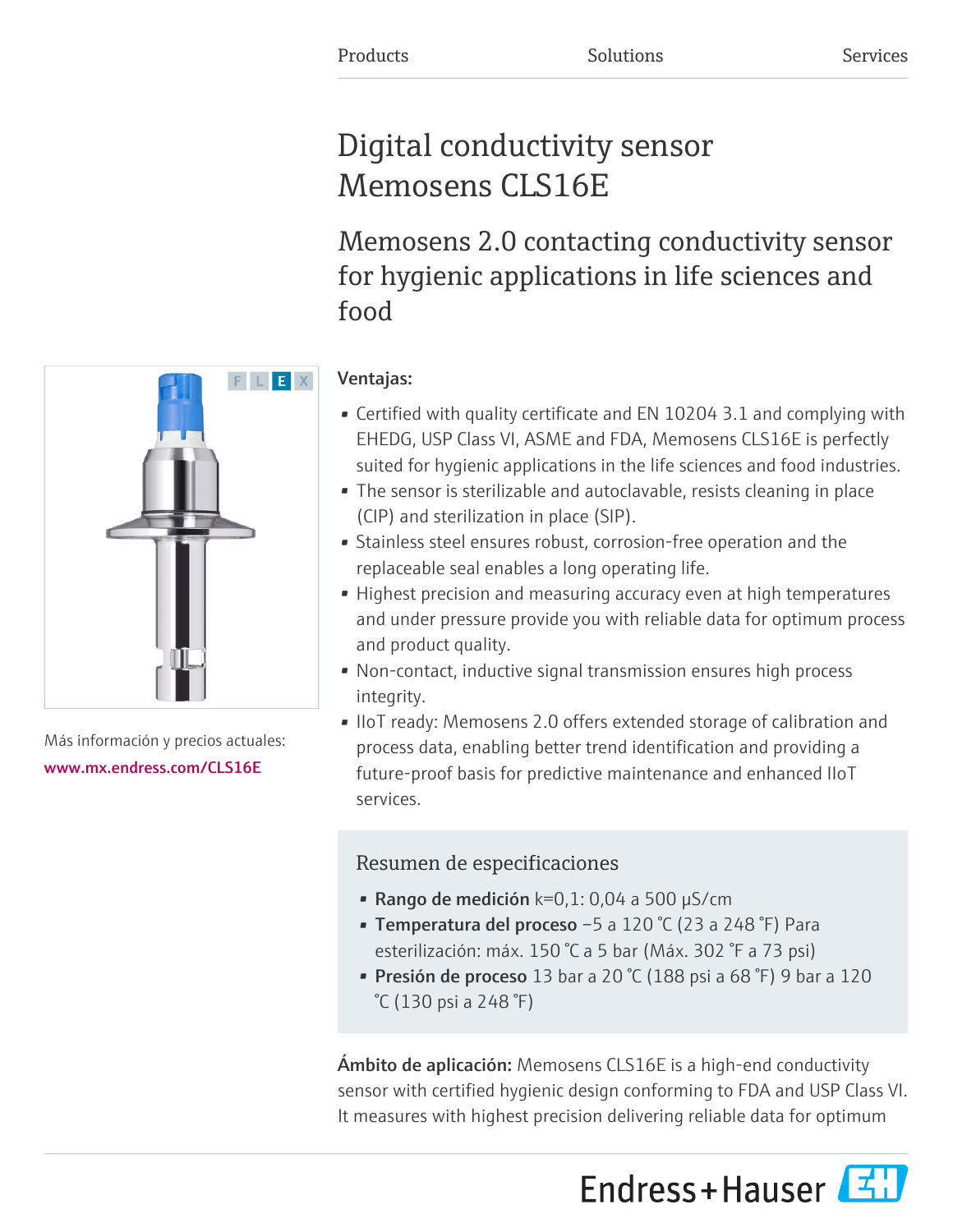process and product quality. The sensor is robust and offers a long operating life thanks to its replaceable seal. With Memosens 2.0 technology, CLS16E is able to store more calibration and process data, facilitating predictive maintenance and providing the perfect basis for IIoT services.

### Características y especificaciones

### Conductividad Measuring principle

Conductivo

#### Aplicación

Agua pura y ultrapura Industria farmacéutica Enjuague final **WFI** 

#### Característica

Sensor de conductividad higiénico de 2 electrodos

#### Rango de medición

k=0,1: 0,04 a 500 µS/cm

#### Principio de medición

Célula de conductividad conductiva con electrodos de acero inoxidable electropulido

#### Diseño

Sensor de conductividad higiénico de 2 electrodos con electrodos dispuestos coaxialmente, electropulidos

#### **Material**

Aislamiento: PEEK Electrodo: acero inoxidable 1.4435 pulido Juntas: Isolast (FFKM) con certificación FDA

#### Dimensión

Diámetro del electrodo: 17 mm (0,66 in) Longitud del electrodo: aprox. 54 mm (2,13 in)